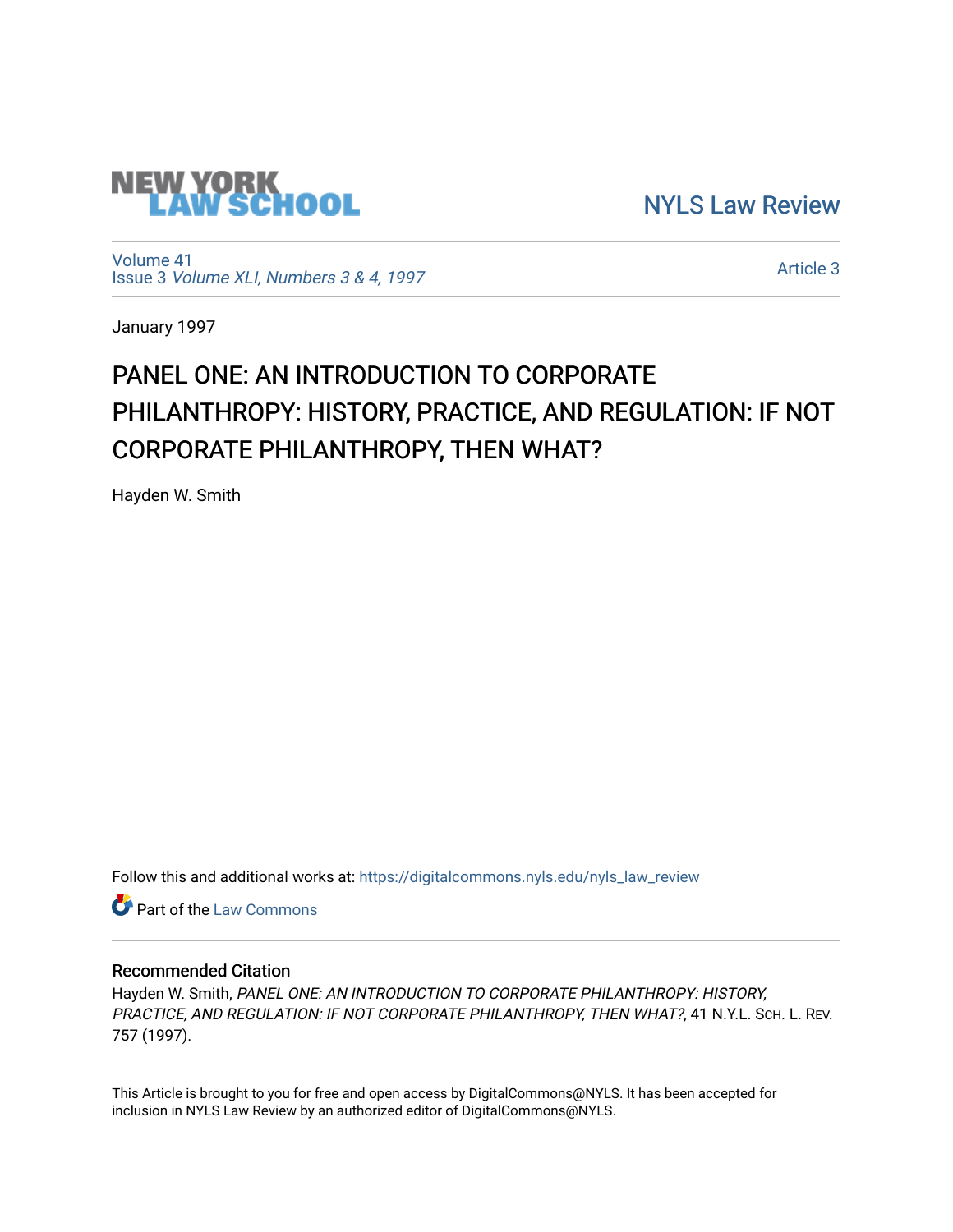## PANEL ONE: AN INTRODUCTION TO CORPORATE PHILANTHROPY: HISTORY, PRACTICE, AND REGULATION

#### IF NOT CORPORATE PHILANTHROPY, THEN WHAT?

# HAYDEN W. SMITH<sup>\*</sup>

The title of this paper has two meanings. The first, as I have argued, and will continue to argue, is that we should not use the term "corporate philanthropy," for reasons set forth below. The second meaning arises from the discovery of abuses in charitable giving, as detailed in other symposium papers.

If abuses in corporate charitable giving are so blatant, widespread, and substantial as to pervert corporate giving in its entirety, then it will be appropriate to propose some form of government- regulation in this area. However, any such regulation carries with it the inherent danger of negatively impacting the incentives for corporate giving to some degree. If some form of regulation is adopted, "Then what?" becomes a significant question. On the other hand, if abuses in corporate charitable giving are an isolated phenomena, unrelated to corporate contributions *per se* but instead are a result of broader abuses of executive power, then the remedy lies in other directions.

Given the extent and size of corporate charitable giving today,<sup>1</sup> it is somewhat astonishing to realize how recent a phenomenon it is. Emerson Andrews's account of the railroad companies' support of the YMCAs in the late nineteenth century does indeed suggest that the seeds of corporate charitable giving were planted more than one hundred years ago.<sup>2</sup> Nevertheless, as available data reveals, corporate contributions did not become significant until the last quarter of the twentieth century.<sup>3</sup>

<sup>\*</sup> Visiting Scholar, Program on Non-Profit Organizations, Yale University.

*<sup>1.</sup> See* AAFRC **TRUST FOR PHILANTHROPY,** AMERICAN ASSOCIATION **OF FUND RAISING COUNSEL, GIVING USA:** THE ANNUAL REPORT **ON** PHILANTHROPY FOR THE YEAR **1995,** at 12 (Ann **E.** Kaplan ed., **1996)** [hereinafter GIVING **USA]** (reporting corporate giving for **the** year **1995** at \$7.4 billion).

*<sup>2.</sup> See* F. **EMERSON ANDREWS, CORPORATION** GIVING **23-26 (1952).**

*<sup>3.</sup> See* **GIVING USA,** *supra* note **1,** at 14; *see also* IRS Corporate Contributions Graph, *infra* **p. 759; HAYDEN** W. SMITH, NEW **HAVEN:** INST. **FOR SOC. AND** POLICY STUDIES, YALE UNIV., IMPROVED **MEASURES** OF CORPORATE CONTRIBUTIONS: **ADJUSTMENTS TO THE** IRS TAX FILE **ON** CORPORATE GIVING TO INCLUDE CORPORATE **FOUNDATIONS, AND OTHER** MATTERS (Program on Non-Profit Organizations Working Paper No. **169, 1991).**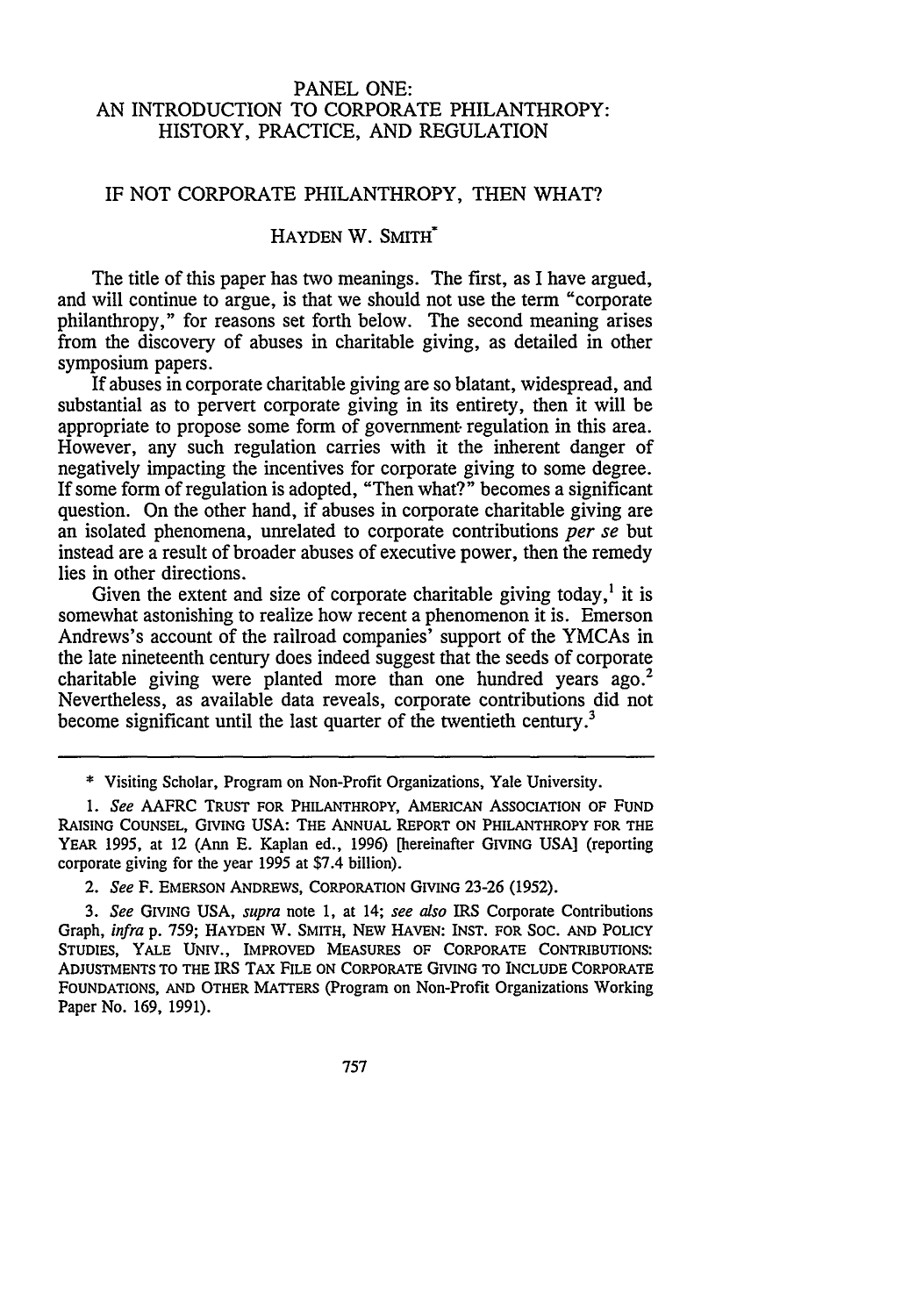It is worth noting that the railroads' contributions were clearly intended to yield an important indirect benefit to the corporations themselves; 4 this motivation is indicative of something important, to which we will return shortly. However, first, some historical analyses and insights are indicated to provide some background for this subject matter.

#### I. A BRIEF HISTORY OF CORPORATE GIVING

Like the history of the world itself, the history of corporate charitable contributions is divided into distinct eras: a "prehistoric" era that dates from the dim past until the mid 1930s, and a modern era that dates from 1936 to the present day.

Virtually all of the available information from the "prehistoric" era is anecdotal. However, during World War I, many of the leading companies of the day are known to have provided assistance to the Red Cross and other war relief agencies.' While aggregate figures are unavailable, the amounts and the number of companies involved were small. In the following twenty years there was some scattered corporate support for the community chests that sprang up in the 1920s, but again, the amounts are believed not to have been large.<sup>6</sup>

The earliest aggregate figure we have is the amounts reported on corporate income tax returns for 1936. These returns followed the amendments to the Internal Revenue Code in 1935 that included a specific deduction for corporate charitable contributions. The aggregate figure then, and for the next three years, equaled only about \$30 million for all corporations that reported.<sup>7</sup> Consequently, in statistical terms at least, 1936 marks the beginning of what we know about the structure of the corporate community in terms of its charitable giving. The statistics for corporate contributions are shown below.

*<sup>4.</sup> See* ANDREWS, *supra* note 2, at 23-25 (describing how YMCAs offered "supervised, economical accommodations and some of the advantages of a club" to railroad workers).

*<sup>5.</sup> See id.* at 26-30.

*<sup>6.</sup> See generally id.* at 32-36 (describing giving to community chest organizations following World War I).

*<sup>7.</sup> See* SMITH, *supra* note 3.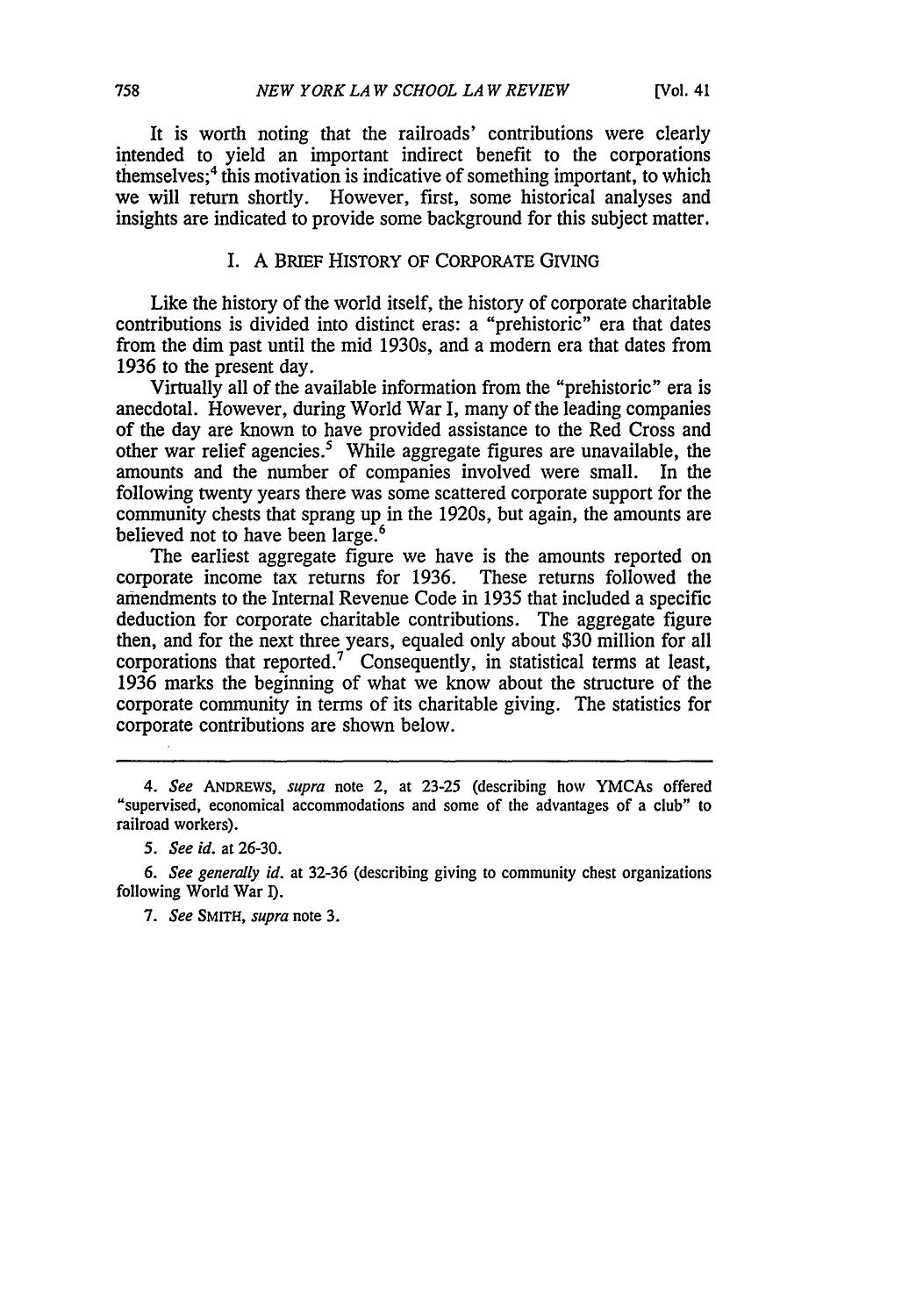**1997]**



U.S. Treasury Department, Internal Revenue Service.<sup>8</sup>

Once the Code had been amended, the stage was set for a rise in corporate charitable giving as the incentives for doing so emerged and more and more companies accepted charitable giving as a proper business activity. Thus, by World War II corporate giving had substantially increased, reaching a peak of around \$266 million in 1945, 9 though falling in the immediate post-war years.<sup>10</sup> By the early 1960s, the total reached \$500 million,<sup>11</sup> and by the early 1970s was over \$1 billion.<sup>12</sup>

The most recent definable sub-era dates back only to the mid-1970s. Prior to then, corporate giving was in what we might call an unfocused state-not well organized, not well thought out, not well administered, not well known, and not well studied. The change began about the time of the

8. Figures for 1994 and 1995 are estimates from the Council for Aid to Education based on survey information.

*9. See* ANDREWS, *supra* note 2, at 43 (describing record amounts of giving through the War years culminating in \$266 million in 1945).

10. *See id.* at 43 (describing a decline in corporate contributions beginning in 1946).

*11. See* GIVING **USA,** *supra* note 1, at 88 (reporting that giving by corporations had increased to \$740 million by 1965).

12. *See id.* at **88;** Michael Useem, *Corporate Philanthropy, in* THE NONPROFIT SECTOR: A RESEARCH HANDBOOK 340, 341 (Walter W. Powell ed., 1987).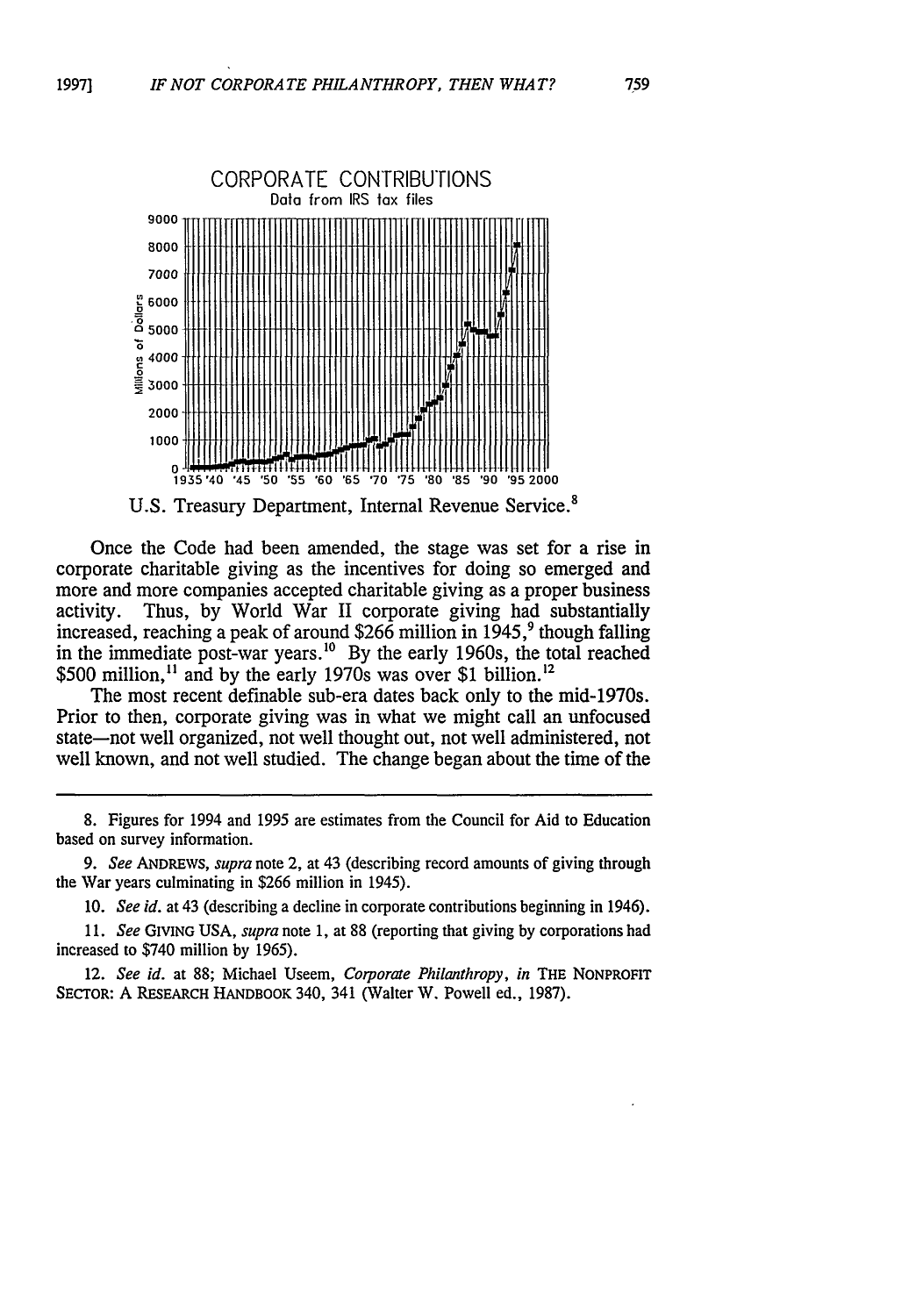Filer Commission in the early  $1970s^{13}$  and reached a take-off point in **1975.14** Since then, there has been an explosive growth of interest in the business community as a source of charitable giving, and an extraordinary growth in the actual amounts of corporate contributions.<sup>15</sup>

It is important to realize how rapidly corporate giving has grown in a comparatively short span of time; it has averaged slightly more than 10 **%** per year compounded over the past sixty years, and much of that growth has been concentrated in just the last two decades.<sup>16</sup> The total now stands at roughly \$8 billion.<sup>17</sup>

#### II. ENABLING INFLUENCES

The factors that account for this history are easy to identify. Prior to the 1920s, there were essentially three obstacles to corporate charitable giving: legal, economic, and philosophical.<sup>18</sup> One by one those obstacles were eliminated. In addition, of course, there has been a remarkable growth in the number and size of business corporations and a substantial growth in the aggregate profits of the corporate community.

The legal obstacles were slowly swept away by changes in both statute and common law, beginning with the adoption of the First Amendment to a state law in 1917 specifically empowering corporations to make charitable gifts,<sup>19</sup> continuing with the 1935 amendment to the Internal Revenue Code, $^{20}$  and ending in the 1950s with the two landmark common

13. *See* W. Bruce Cook, *Fund Raising and the College Presidency in an Era of Uncertainty: From 1975 to the Present,* 68 J. OF HIGHER EDUC. 53 (1997) (stating that the Filer Commission was "organized in 1973 in order to document the significance of philanthropy in American life").

14. *See generally id.*

*15. See* Harry Berkowitz, *Corporate Donations Meet the Bottom Line: Giving that 'Isn't Good For Business'Is Coming Under Greater Scrutiny,* NEWSDAY, Apr. 10, 1988, (Business), at 78; *see also* GIVING USA, *supra* note **1,** at 88; SMITH, *supra* note 3.

*16. See* GIVING USA, *supra* note 1, at 88.

**17.** *See* **COUNCIL** FOR AID TO **EDUCATION,** CORPORATE SUPPORT OF **EDUCATION (1996** and various dates).

**18.** This analysis was first articulated **by** Courtney L. Brown, Dean Emeritus, Graduate School of Business, Columbia University, in the early 1970s in an informal discussion with members of the American Institute of Certified Public Accountants.

19. *See* TEX. REV. Civ. STAT. ANN. art. 1349 (West 1917).

20. The Revenue Act of 1935, Pub. L. No. 74-407, 49 Stat. 1014 (codified in sections throughout the I.R.C. (1939)).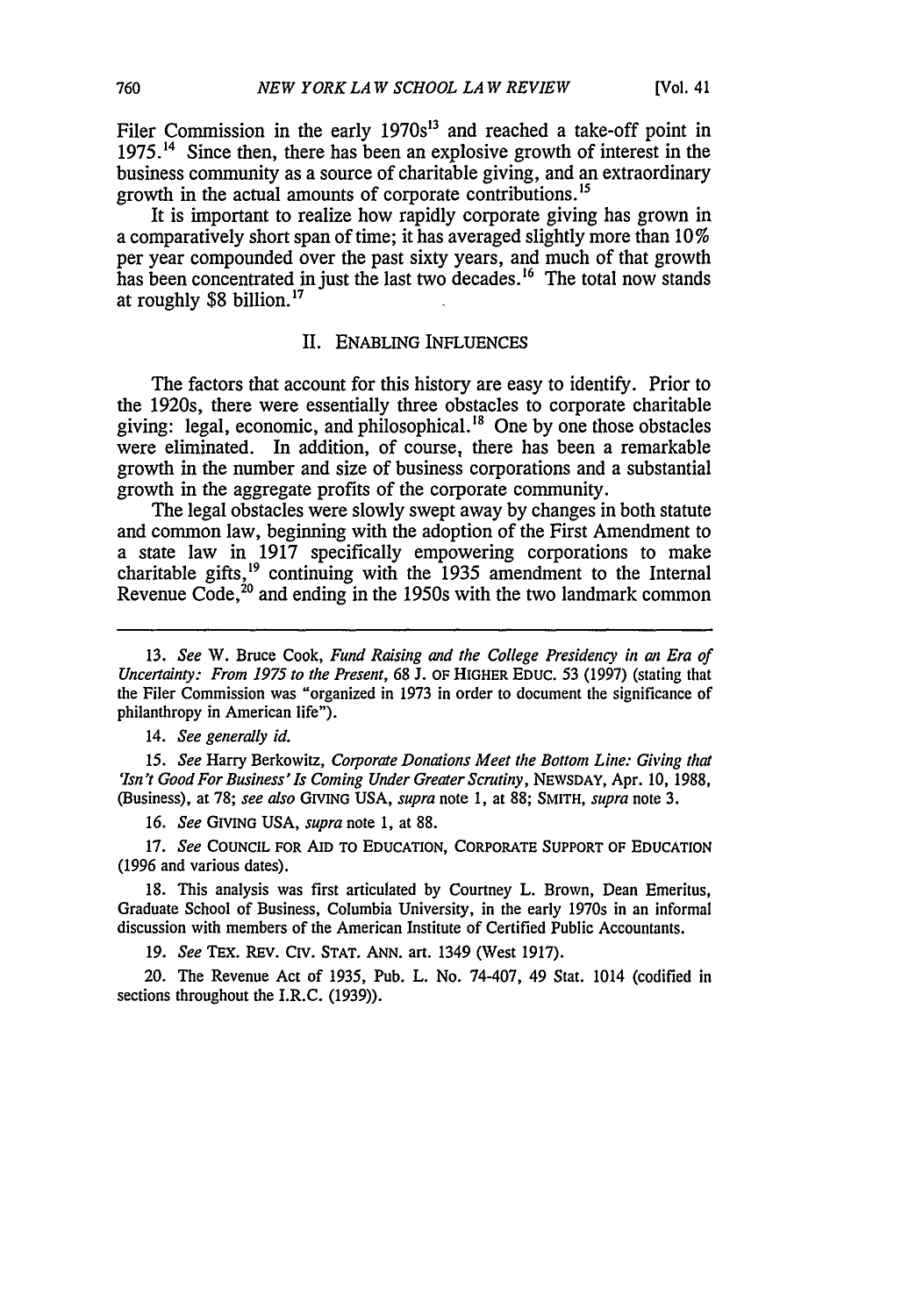law cases in which the courts found such giving to be *intra vires.21* It is notable that since 1950 there have been only four legal challenges in this area. Two of these cases were "friendly" actions, and in the two Two of these cases were "friendly" actions, and in the two adversarial cases, the courts refused to overturn the decisions of corporate management with regard to charitable giving. $^{22}$ 

The economic obstacle was derived from the assumption of perfect competition that underlay both classical and neoclassical economic theories. $^{23}$  Under this assumption, there were no profits in the modern sense of the term; the market always sought an equilibrium at which the price of a product or service was just sufficient to pay for the cost of the factors of production-land, labor, and capital-and no more. For any business firm to give money to charity was thought to be an admission of profits, and tantamount to the admission of some undue influence over market prices. Only in the past fifty years have we come to accept the view that there is some virtue in corporate profits, that large concentrations of capital are necessary to mass production and mass marketing, and that some imperfection in the market is a small price to pay for the economies we all enjoy.

There have also been changes in our philosophical views of the role of the corporation in society. Not so many years ago, *laissez-faire* was very much the rule; within the lifetimes of some of us, there have been monumental changes to this view that have arisen from the social and political upheavals of the twentieth century. Today, we have come to expect corporations to be good citizens, to be socially responsible, and to

22. The two "friendly" actions were *A.P. Smith Mfg. Co. v. Barlow,* 98 A.2d 581 (N.J. 1953), *appeal dismissed,* 346 U.S. 861 (1953) and *Union Pac. R.R. Co. v. Trustees, Inc.,* 329 P.2d 398 (Utah 1958). The two serious challenges were *Theodora Holding Corp. v. Henderson,* 257 A.2d 398 (Del. Ch. 1969) and *Kahn v. Sullivan,* 594 A.2d 48 (Del. 1991).

23. *See* Thomas C. Arthur, *The Costly Quest for Perfect Competition: Kodak and Nonstructural Market Power,* 69 N.Y.U. L. REv. **1,** 11 (1994); Geoffrey P. Miller, *The Rise and Fall of the Classical Corporation,* 59 **U.** CHI. L. REV. 1677, 1686 (1992); *see also* **NEIL** H. JACOBY, CORPORATE **POWER AND** SocIAL RESPONSIBILITY 198-99 (MacMillan 1973).

<sup>21.</sup> *See* A.P. Smith Mfg. Co. v. Barlow, 98 A.2d 581 (N.J. 1953) *appeal dismissed,* 346 U.S. 861 (1953); Union Pac. R.R. Co. v. Trustees, Inc., 329 P.2d 398 (Utah 1958). For a general view of the evolution of public policy with respect to the authority for and the encouragement of corporate contributions, see Robert D. Rosman, *A Note on the Growth of the Law of Corporate Giving, in* EDUCATION **AND** THE BUSINESs DOLLAR 259 (Kenneth G. Patrick & Richard Eells eds., 1969); Harry **J.** Rudick, *The Legal Aspects of Corporate Giving, in* THE **MANUAL** OF CORPORATE GIVING 35 (Beardsley Ruml ed., 1987); **ANDREWS,** *supra* note 2; and Phillip I. Blumberg, *Corporate Responsibility and the Social Crisis,* 50 B.U. L. REV. 157 (1970).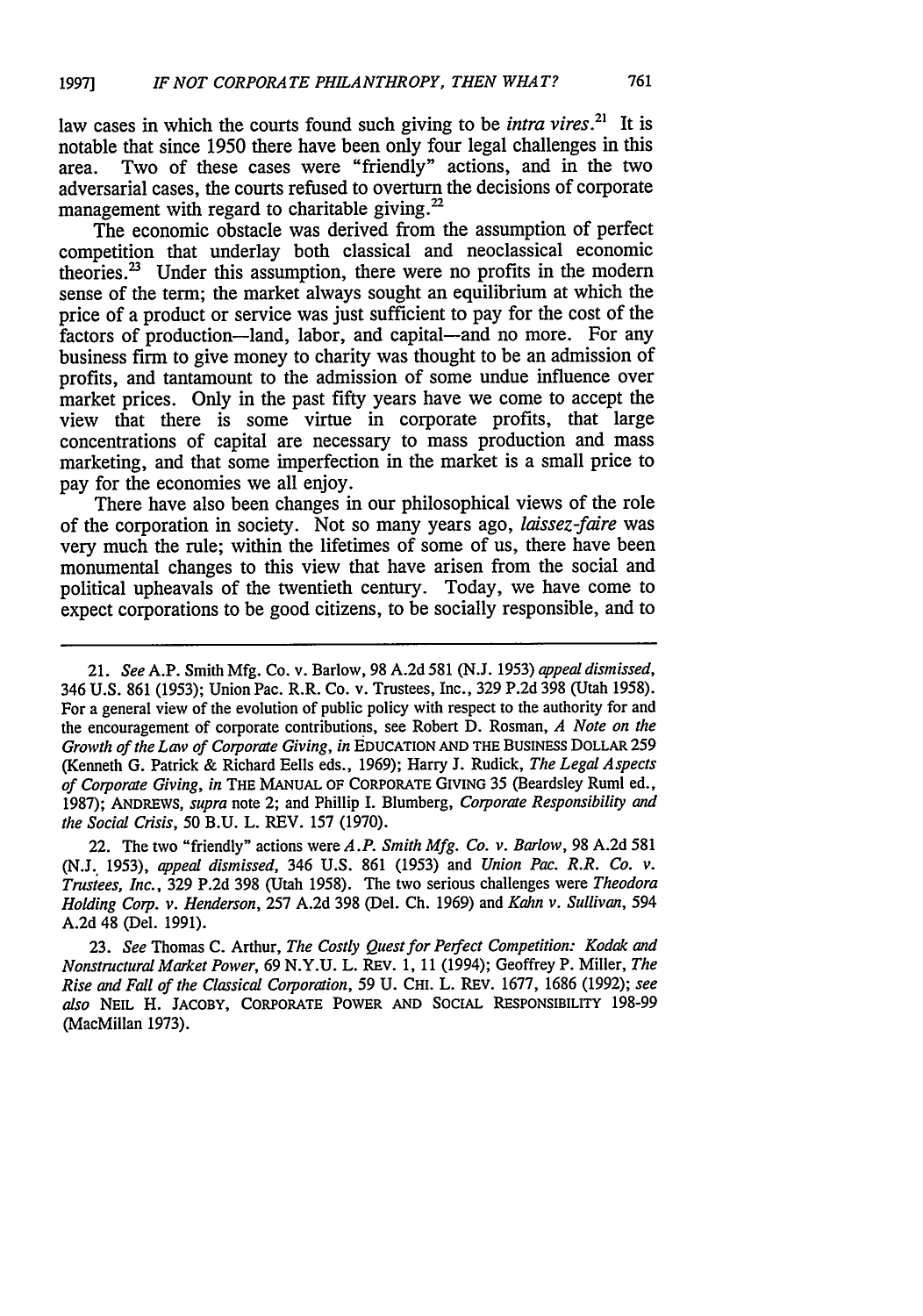behave in ways that enhance the quality of life for their employees, customers, and communities.

These obstacles to charitable giving are in a continuous state of change, as this symposium itself illustrates. The status quo needs to be challenged, if for no other reason than to either reinforce or change, if necessary, the accepted means by which we accomplish our desired end.

#### III. CORPORATE PHILANTHROPY, **QUESTION** MARK

Accompanying this evolution in our thinking about the role corporations play in society and the growth of the concept of corporate social responsibility, has been a tendency to label a corporation's charitable activities as "corporate philanthropy."

I happen to believe that this label is a misnomer, which makes me part of a very small minority. In my view, the term "corporate philanthropy" is really a kind of oxymoron, much like other terms such as "jumbo shrimp," "postal service," "military intelligence," and, that real gem, "athletic scholarship." Aside from its name, I believe that there is really no such thing as corporate philanthropy.

This belief, however, may be nothing more than a tempest in a teapot, and I do not want to belabor the point beyond reason. To be sure, we can call corporate giving anything we want, and as long as everyone knows what the term means, no problem for discussion's sake exists. Nevertheless, to use the term philanthropy in connection with corporate charitable contributions is to impute an element into the rationale and character of these corporate activities that really does not-and perhaps should not—exist. As a consequence, using the term "philanthropy" leads to interpretations and expectations on the part of many that will inevitably be wide of the mark.

The first point to be made is that the purposes for which business corporations are created are several billion light years away from philanthropy. In fact, they are almost at the opposite end of the universe. Unlike private foundations, which are created for the express purpose of giving money for charitable purposes-which is the essence of philanthropy-business corporations are essentially artificial persons created by means of a contract, or charter, among and between other persons (stockholders) who pool their resources for a common purpose-namely, for the production and distribution of goods and services, hopefully at an acceptable profit in relation to the resources invested. The distinction between the for-profit world and the not-forprofit world is a real one.

Secondly, I am a bit of a purist, and I do not like to label anything in such a way that it is misleading to anyone not familiar with the subject. We can call janitors "sanitation engineers," or prison guards "corrections" officers," and there is perhaps no harm done. However, philanthropy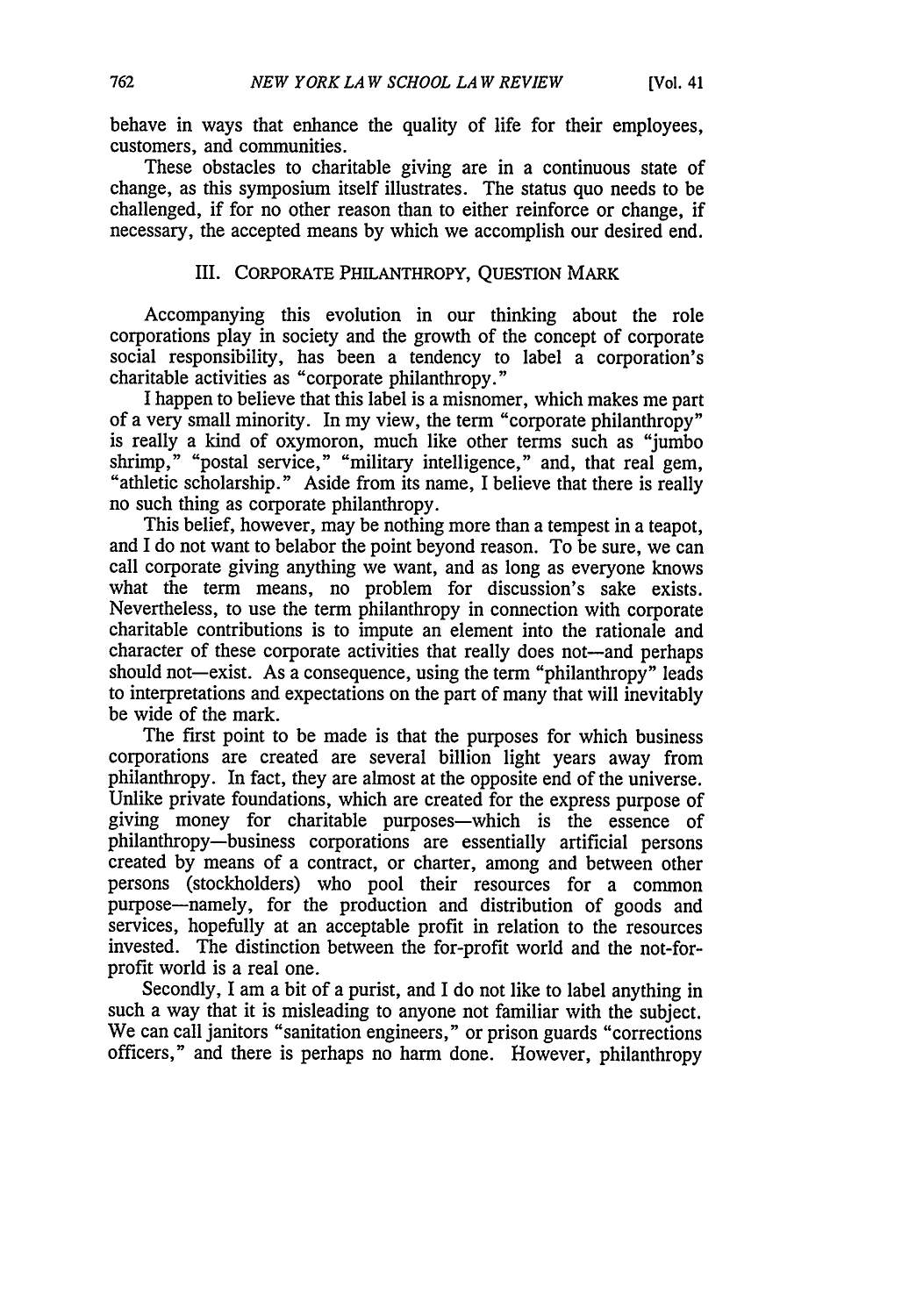implies a certain amount of altruism in motivation, and the absence of altruism in "corporate philanthropy" invariably leads to widespread cynicism even though the act of giving money to charity results in a demonstrable social good. There is already enough cynicism about the corporate community without adding this albatross to its burdens.

With very few exceptions, if any at all, corporate giving is not motivated by altruism. One eminent legal scholar of this subject put the matter very forcefully when he said:

Corporate activity in the social sphere is not, in fact, altruistic. It does not represent a purely voluntary and gratuitous act of generosity. It does not reflect a partial transmutation of the corporation into an instrument of social progress. [Rather,] it reflects a tactical judgment as to the most advantageous manner for the corporation to conduct its business in the light of the climate of opinion in which it must function. Nor is justification of the validity of corporate action in terms of its being "good business" outmoded. On the contrary, this is the fundamental test of whether the action-even though involving gratuitous expenditures-is intended to fulfill the objectives of the business.<sup>24</sup>

That states my case as well. I very much approve of, and encourage, corporate contributions to nonprofit organizations and institutions in health, education, welfare, the arts, and other similar charitable areas, as well as other actions which, although not involving monetary expenditures, provide assistance to such organizations and institutions. But such actions should never be construed as altruistic in motivation nor philanthropic in character.

What, you may ask, is the alternative? In my view, there is nothing wrong with terms like "corporate charitable contributions," "corporate giving," and even "corporate social responsibility." However, to convey a corporation's motivation, the term that comes closest to reality is "enlightened self interest;" which provides both a proper rationale for these activities and an accurate characterization of them. And, in my experience, this term accurately describes what most of the large, public corporations in this country are involved in when they make charitable contributions.

I use "enlightened" because corporate executives now take a long-term view of their companies' relationships with the rest of society. There is a widespread belief that, while contributions may reduce current, shortterm profits, there are valuable long-term benefits that accrue to corporations from charitable giving. In short, most senior executives

<sup>24.</sup> Blumberg, *supra* note 21, at 207.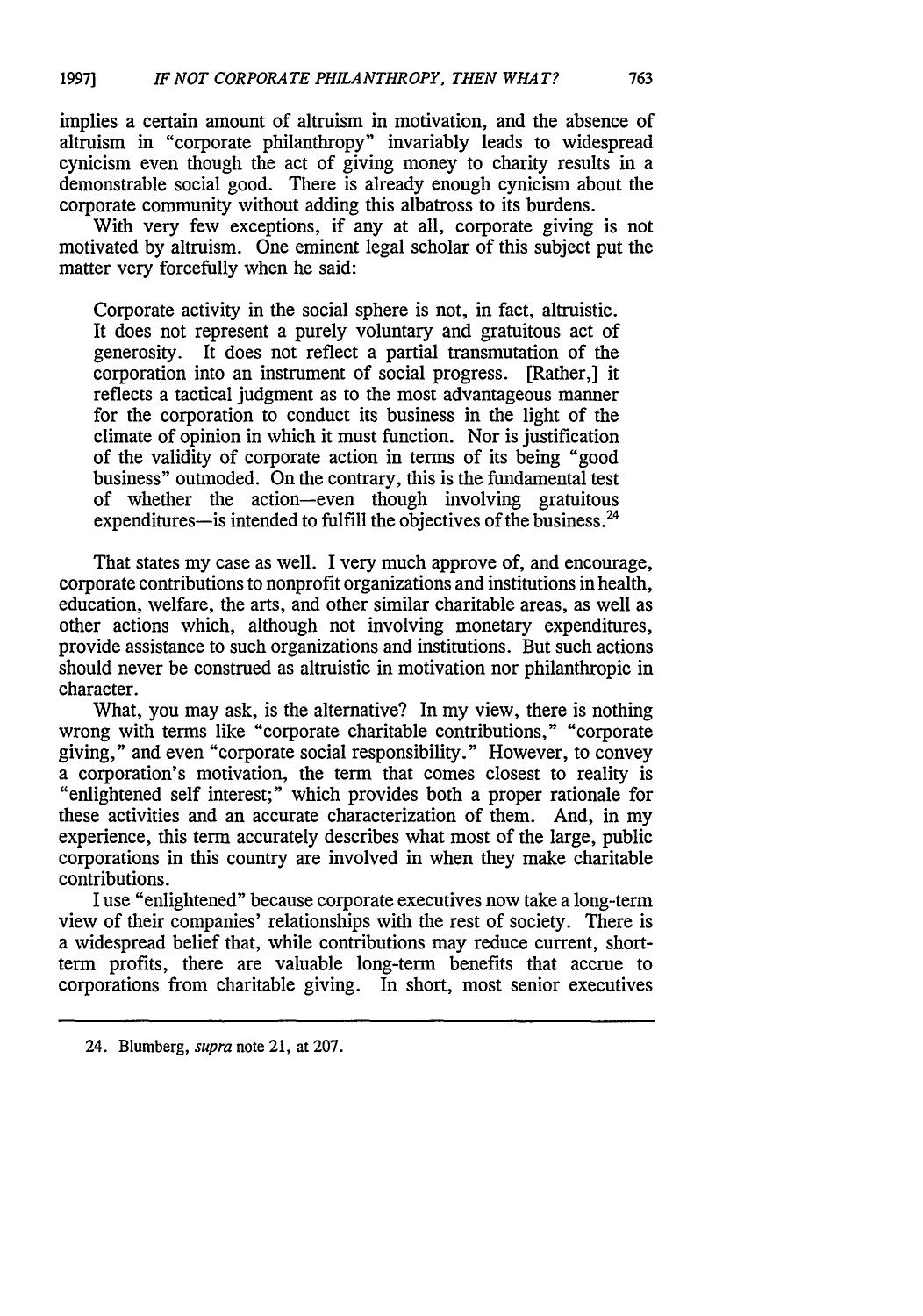believe that by engaging in charitable giving the corporation will be better off in the long run than it would be if it did not.

I use "self interest" because corporate executives are not concerned about the causes they support *per se,* so much as they are concerned with the welfare of the corporation itself. To "do well by doing good" is not an empty phrase. Contributions programs can be, and in virtually all cases are, structured in such a way as to provide the maximum benefit to the corporations themselves, while at the same time supporting a broad array of charitable organizations. That benefit need not be immediate, direct, and tangible, and there need not be any explicit quid pro quo involved in corporate gifts. All that is necessary is an identifiable corporate benefit, be it deferred, indirect, and/or intangible.

It is worth remembering that business profit is the only component of our national income that can be negative. When any company's earnings drop below zero, and it is by no means an uncommon occurrence, the primacy of the corporate welfare sooner or later-but invariably-leads to sharp cuts in charitable giving. Such actions are often destructive of the corporate wish to be regarded as a good citizen, and for that reason, among many others, nearly 2,000 of the largest corporations have established their own sponsored foundations. These foundations have a pool of resources—now in excess of \$6 billion in total—to act as a buffer in such circumstances.

Let me enumerate some of the elements of enlightened self interest, not that all are present in the policies of every major corporation today, but that all typify the policies of American corporations collectively.

1) Society has allowed and made it possible for corporations to be created, and society also provides the climate in which business can prosper. It is, therefore, an obligation on the part of the corporation to return part of its profit to society.

2) Business has a vital stake in the health of society, and society's problems ultimately become corporate problems. It is, therefore, a matter of corporate self interest to contribute to the solution of those problems. The current corporate interest in pre-college education is a good example.

3) In the absence of private, voluntary solutions to pressing social problems, their solutions will become the exclusive province of government and this will ultimately lead to higher rates of taxation. In addition, most, if not all, efforts of government to deal with social problems are regarded as inherently wasteful and inefficient. It is, therefore, incumbent on corporations to take private action to forestall government action by default and to bring the resources and know-how of business to bear on those problems. This is, by the way, the reason why charitable giving is often referred to as voluntary taxation.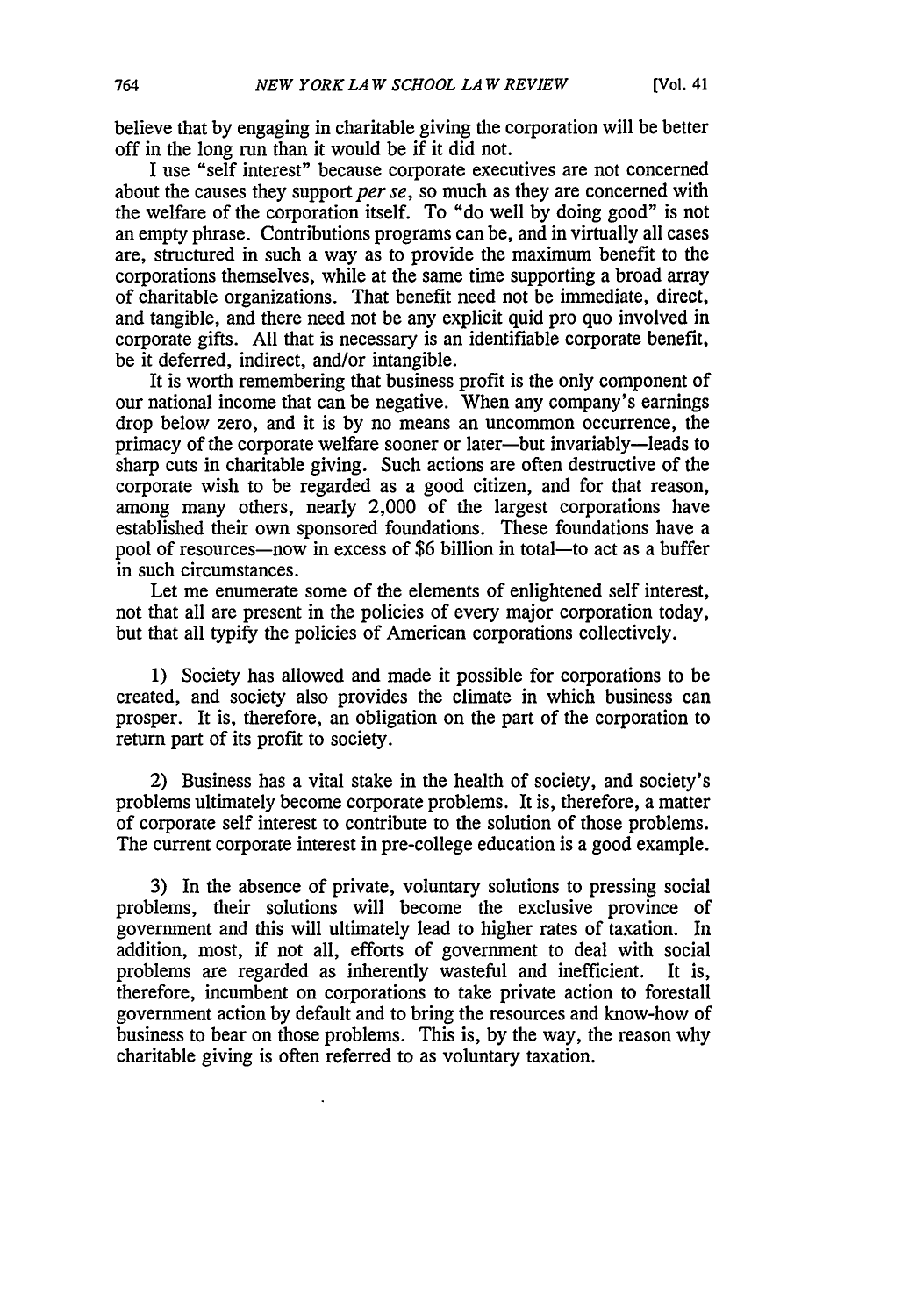## 4) The needs of business for certain things can best be met by giving support to the organizations and institutions that provide them. In order to ensure an educated and healthy labor force, for example, corporations give financial support to colleges, universities, hospitals, and a broad array of health services. A not-so-small footnote to this is embodied in the rationale for corporate support of major research universities. Most of the advances in applied research and development-the lifeblood of corporate success in an era of rapid technological change—are made possible by the fallout from basic research, and basic research is heavily focused on the nation's campuses.

**5)** The long-run welfare of the corporation is intimately tied to the culture, the quality of life, and the underlying philosophies of the people on whom it depends-employees, suppliers, customers, regulators, and the public at large. It is, therefore, a matter of corporate self interest to support those organizations and individuals that preserve and enhance our social fabric.

There are others, but I will not enumerate them here. These few examples serve to illustrate the kinds of considerations that are explicit in varying degree in the policies of most business corporations that have wellstructured contributions programs. Those programs carry the thought processes one step further by concentrating on those specific organizations in which the corporate self interest is most acute.

After all, corporate giving is not an abstraction. It is made up of hundreds of thousands of relatively small gifts to a wide variety of charitable organizations. Since no company, no matter how large, can support all charities, each company must make choices, and typically each selects those organizations that are deemed to have some relevance to the corporation.

Thus, local charities are preferred, almost exclusively, over those not located in areas where a company has facilities or personnel. The hi-tech industries focus a major part of their giving to research institutions and engineering schools, those in the pharmaceutical field emphasize research hospitals and medical schools, those in the food industry favor organizations dealing with nutrition, the financial services industries concentrate their support on schools of business administration, and so on. The multinational companies are, not surprisingly, the only ones making any serious contributions outside the United States.

All this is as it should be. The extraordinary diversity of the business community virtually ensures that when each company gives according to its own enlightened self interest, the aggregate of corporate contributions will serve the collective welfare of the corporate world as a whole. This is, it should be noted, virtually identical to the situation that characterizes the charitable giving of individual citizens; each of us chooses which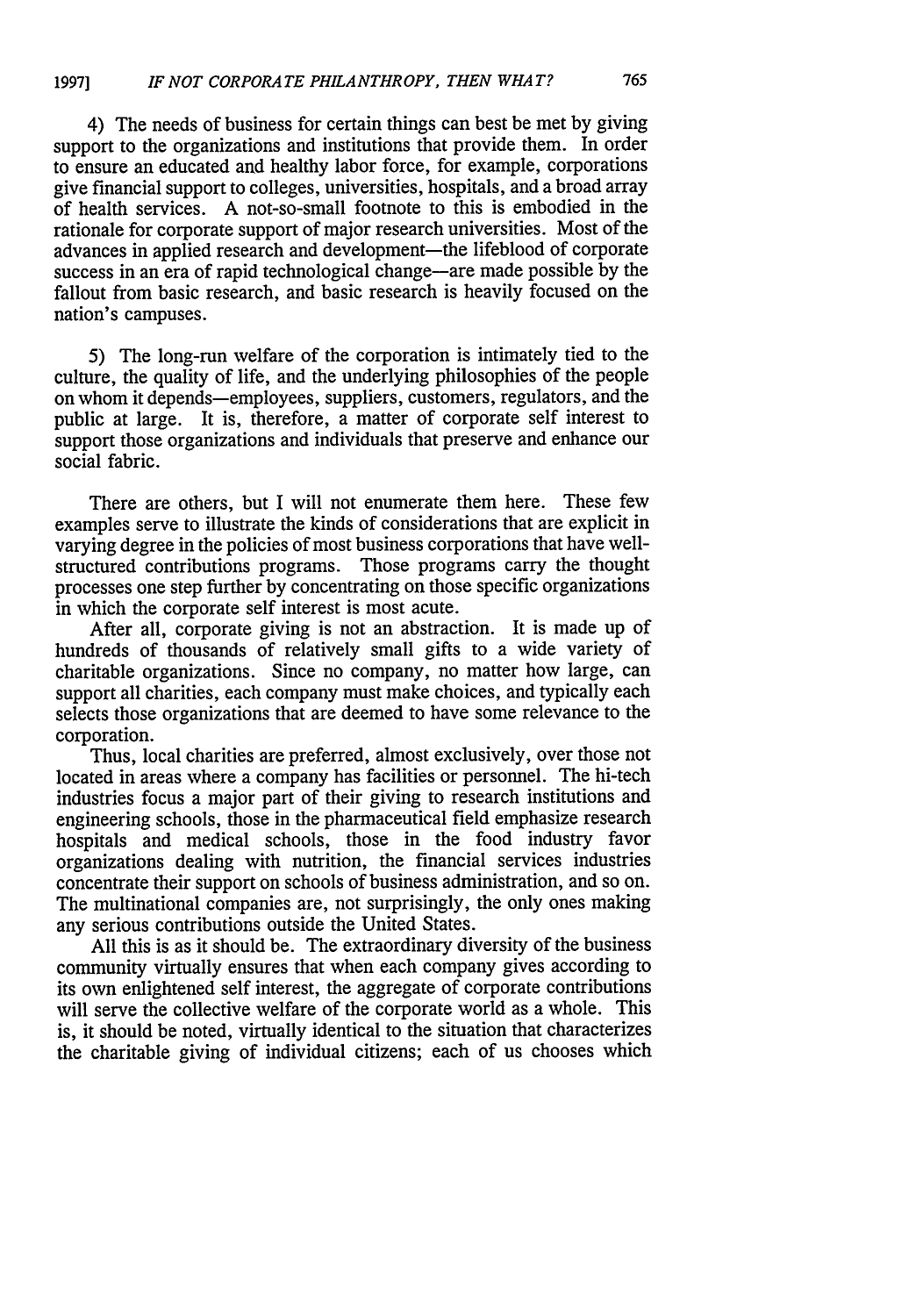charities to support, in what amounts, and for what purposes, and the aggregate of our giving does in some strange way serve our collective welfare. I doubt that any of us would have it otherwise.

Let us now look at a few facts about the corporate community and its charitable contributions. Today, there are approximately 4 million entities that file corporate income tax returns, probably the best available measure of the size of the corporate world.<sup>25</sup> Roughly 20% of them claim of the size of the corporate world. $25$ deductions for contributions and gifts.<sup>26</sup> This is not to say that 80% of all corporations are necessarily remiss in acting in their own self interest. The figure, as I have stated it, is misleading, for several reasons.

The first is that while there are 4 million corporate entities, only about 12,000 of them are sufficiently large and have a sufficiently large number of stockholders which would require them to register with the Securities and Exchange Commission (SEC) as public enterprises.<sup>27</sup> That leaves some 3,988,000 companies that have less than \$3 million in assets and/or less than 500 stockholders, the SEC's threshold for requiring registration.<sup>28</sup> For those 12,000 public companies, many of which are household names, the percentage that claim deductions for contributions and gifts is not  $20\%$ , but well over 90%.<sup>29</sup>

Secondly, as to the corporations that make up that 80% not reporting any contributions, roughly half of them, large and small, report a net loss for tax purposes. That means they cannot legally claim any deductions for charitable giving on their tax returns.<sup>30</sup> We must remember, too, that the

*25. See* INTERNAL REVENUE SERVICE, U.S. DEPARTMENT OF THE TREASURY, CORPORATION INCOME TAx RETURNS, STATISTICS OF INCOME **(1990).**

26. *See* HAYDEN W. SMITH, **COUNCIL** FOR FINANCIAL AID TO **EDUCATION,** A PROFILE OF CORPORATE CONTRIBUTIONS 4 (1983).

27. *See* MICHAEL P. DOOLEY, FUNDAMENTALS OF CORPORATION LAW 22-23 (1995).

28. Section 12(g)(1) of the Securities and Exchange Act of 1934 requires registration of companies having "total assets exceeding \$1,000,000 [now \$5,000,000] and a class of equity securities . . . held of record by 500 or more . . . persons." RICHARD W. **JENNINGS ET AL.,** SECURITIES REGULATION 151 (7th ed. 1992).

29. *See* Thomas Vasquez, *Corporate Giving Measures, in* 3 RESEARCH PAPERS SPONSORED BY THE COMMISSION **ON** PRIVATE PHILANTHROPYAND PUBLIC **NEEDS** 1839- 52 (U.S. Department of the Treasury, 1977). *See generally* SMITH, *supra* note 26. The former is an analysis of the IRS corporate income tax file for 1970, and the latter is a similar but expanded analysis of the IRS tax file for 1977. Unpublished research using the 1981 and 1982 tax files indicates no significant change in the proportion of all companies reporting charitable contributions.

30. Prior to 1983, corporate charitable contributions could be deducted only to the extent they did not exceed 5% of income subject to tax. This provision was amended by the Economic Recovery Tax Act of 1982 to increase the ceiling to be deducted to 10% of income subject to tax, effective with the 1983 tax year. Obviously, if income subject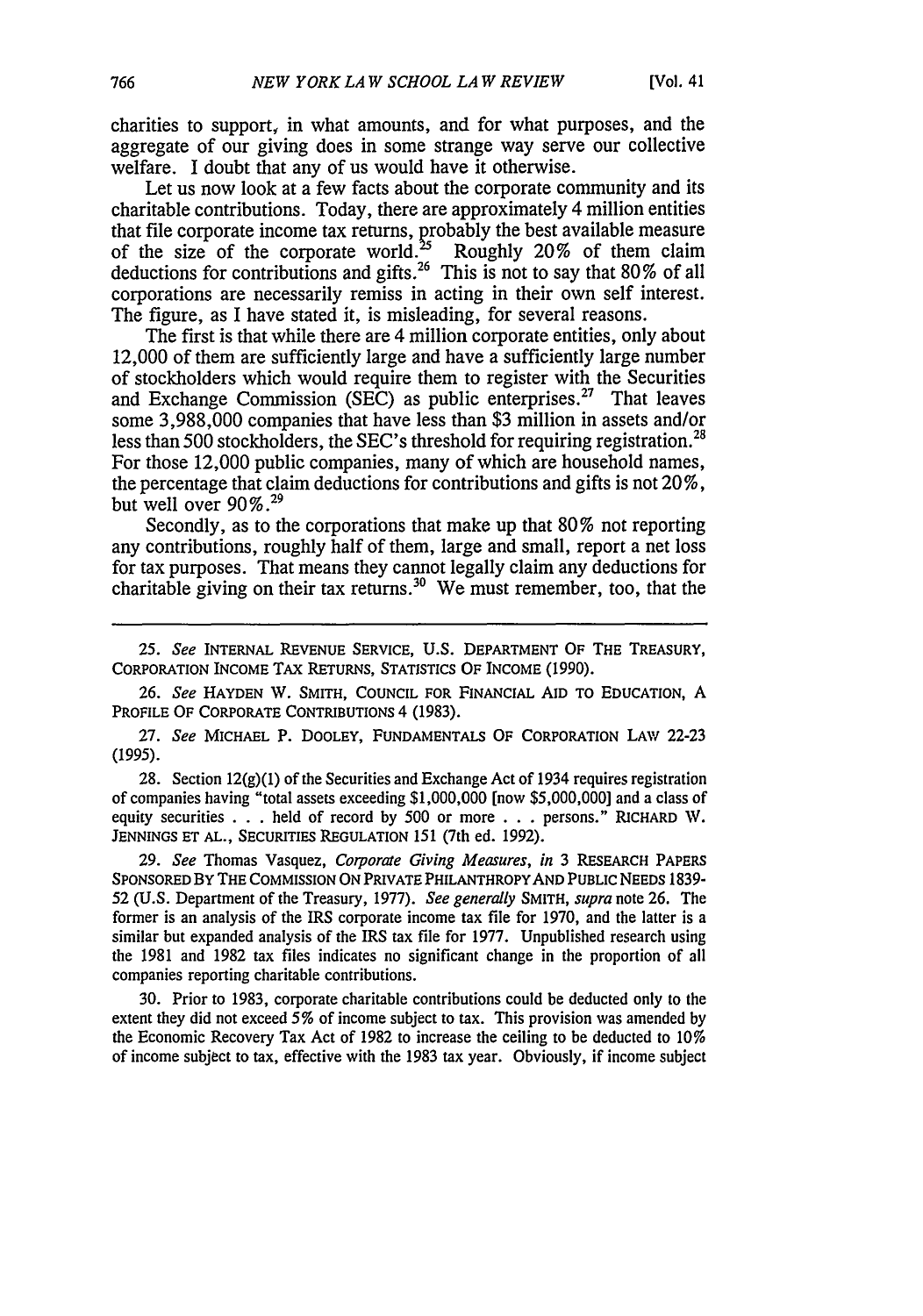tax return indicates only the contributions that a company reports, and that will, in many cases, be different from the contributions that it actually made. If, for example, loss companies do in fact give, the law allows them to carry over the contributions amounts not claimed for up to five years, to be used as deductions in a year when they report a profit.

The other half of the nonreporting corporations is comprised of a mass of very small business entities that are corporate in name only. Indeed, they are proprietorships and partnerships in disguise, organized as corporations for legal convenience and perhaps tax advantage, but essentially enterprises that are indistinguishable from their individual or family owners. In these cases, it is a matter of convenience or personal preference whether their owners' charitable giving is handled through their personal or corporate bank accounts. 3'

For the roughly 800,000 companies that do report contributions for tax purposes, the total of their giving for 1996 amounted to roughly \$8 billion, which is approximately  $1.5\%$  of the profits before taxes of all corporations. This dollar figure is to me, very impressive, for it was only 20 years ago that the total first topped  $$2$  billion.<sup>32</sup> And the percentage of the pretax profits figure was only half as large in 1980 as it is today.<sup>33</sup>

Clearly the corporate community has compiled a notable record of responsiveness to the times, and its support of the charitable world has become a vital element in enabling it to deal as effectively and humanely as it does with the problems of the day. Let us laud the corporations of the country for their generosity, but, please, let us not call it philanthropy.

#### IV. THE MATTER OF CHARITABLE ABUSES

It is hardly surprising that among 800,000 corporations reporting charitable contributions, some of them have engaged or are engaging in practices that constitute an abuse of the right to give to charity and to deduct such giving from taxable incomes. The corporate world is large and diverse, and its history is rife with examples of corporate leaders who have perverted their power for personal gain in monetary and reputational terms. Fortunately, such rogues are relatively few in number; there are many, many more saints.

In the vast majority of the cases, abusive behavior goes hand in hand with excessive power. The individuals involved tend to be aggressive and ruthless in treating the public corporations they head as personal fiefdoms.

to tax is zero or less, no contributions may be deducted at all.

<sup>31.</sup> For a more complete description of the defects in the IRS tax files as an accurate measure of corporate giving see SMITH, supra note 3.

<sup>32.</sup> See GIVING USA, supra note 1, at 88.

<sup>33.</sup> See *id.*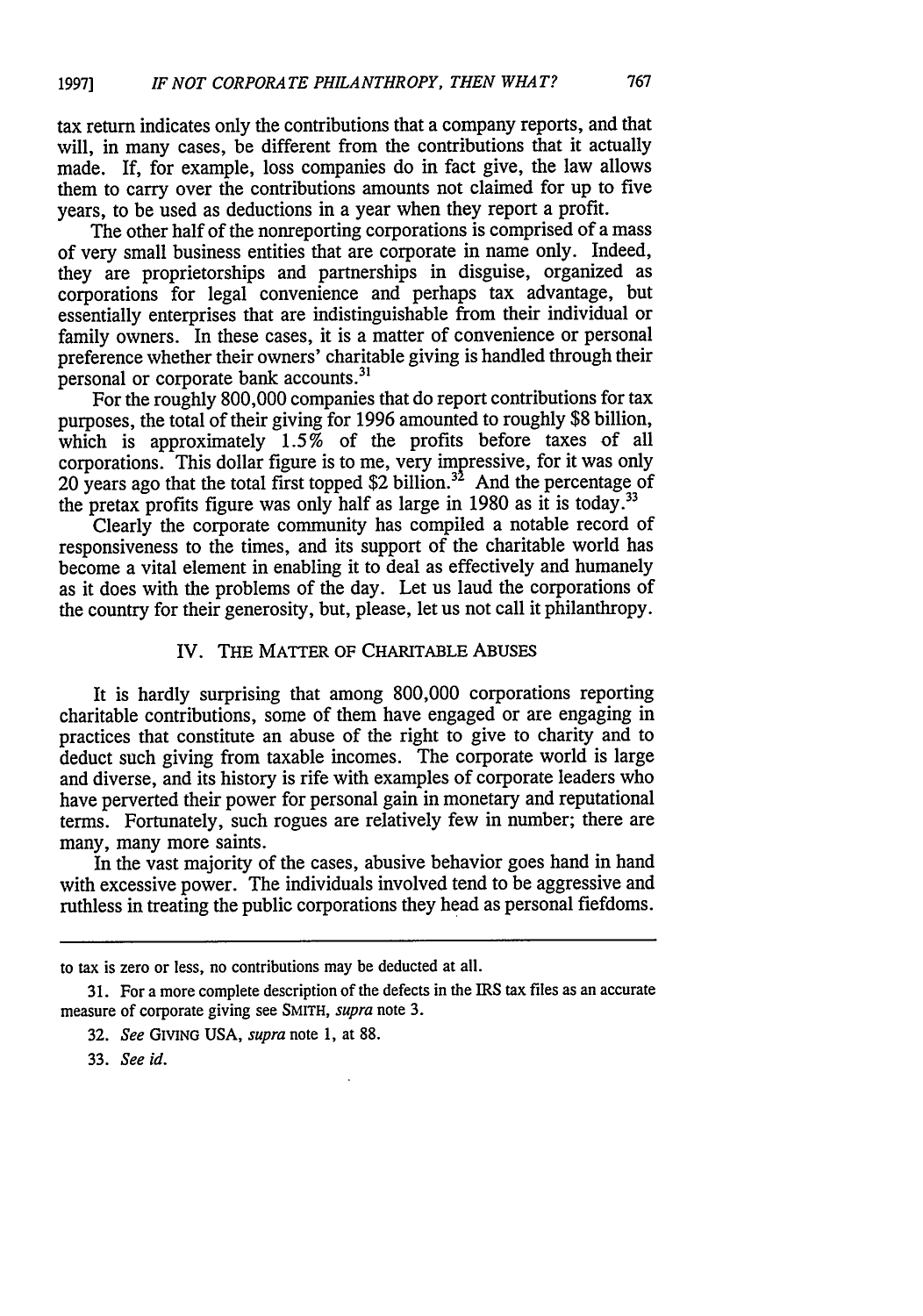They arrogate to themselves the titles of chairman, president, and chief executive officer; they hand pick the members of their governing boards; they wheel and deal as though the companies they head are their personal property; they engage in many practices of questionable business character; they often flout the legal restrictions that apply to corporations; and they seldom tolerate dissent from their subordinates. In short, they are ethically and morally bankrupt.

Such individuals pervade our society. One finds them not only in business but also in government, the military, academe, medicine, law, the church, and virtually every other walk of life. They abuse their constituencies, their colleagues, and even their friends and families. When their behavior is merely egregious, they sooner or later are normally stripped of their positions. When their behavior is illegal, they are called to account and, if convicted, punished.

In the corporate arena, the abuse of charitable giving, while typical of the behavior of such individuals, is relatively rare. Since 1936, some \$103 billion in corporate money has been given to charity and deducted from corporate taxable incomes.<sup>34</sup> While no one knows exactly how many separate corporate gifts comprise this figure, an average gift of  $$1,000$ —which is typical—would imply roughly 100 million gifts.<sup>35</sup> It is hardly surprising that out of a total of this magnitude there have been several cases of outright abuse. However, if there were as many as 1,000 cases of abuse, they would constitute only one thousandth of one percent of the estimated total of gifts.

But even one case is one too many. As other papers prepared for this Symposium indicate, there is clearly the potential for abuse and one can easily find examples that are on the wrong side of ethical behavior. It is, therefore, appropriate to speculate on the ways and means for policing this area.

One existing remedy lies with the courts. Shareholders, who are the ultimate "victims," can and often do take legal action against perceived abuses of corporate power. As to alleged abuses in the area of charitable contributions, however, this kind of action is quite rare. Research reveals only four cases of shareholder challenges in the courts since 1950, and two of those were "friendly" cases that sought to establish precedent rather

<sup>34.</sup> *See* SMITH, *supra* note 26, at 8 (reporting statistics of annual corporate giving from 1936 to 1981); *see also* Nancy J. Knauer, *The Paradox of Corporate Giving: Tax Expenditures, the Nature of the Corporation, and the Social Construction of Charity, 44* DEPAUL L. REv. 1, 13 (1994) (reporting statistics of annual corporate giving from 1980 to 1992).

*<sup>35.</sup> See* SMITH, *supra* note 26, at 14 (stating that 1977 statistics indicate that about 70% of all corporate contributions ranged from \$0 to \$1000).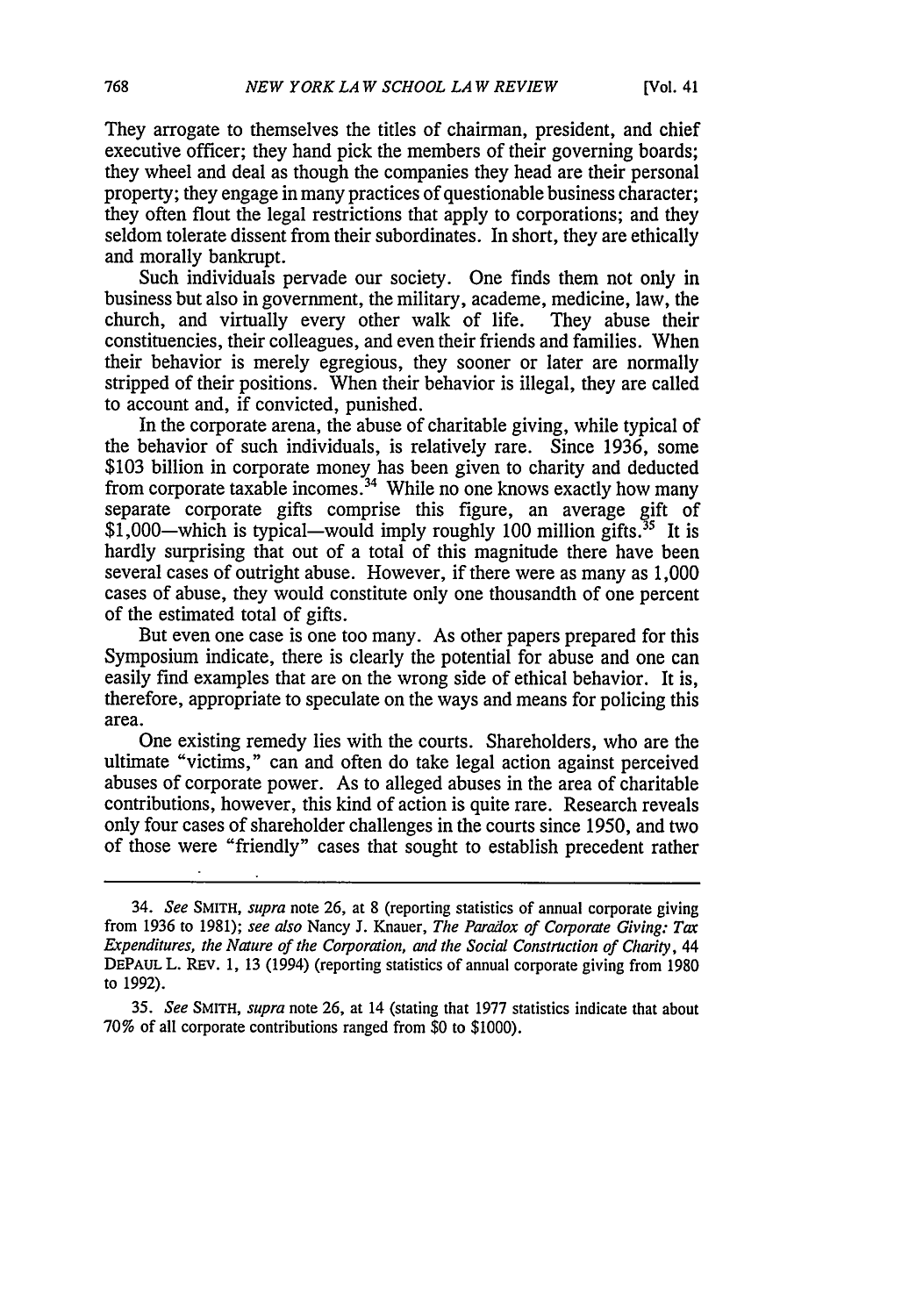than to obtain remedy.36 In the two *bonafide* cases, the courts refused to overturn the decisions of management. Clearly, this is not an area in which shareholders seem disposed to take legal action, and when they do the courts do not seem disposed to intervene.<sup>37</sup>

An alternative remedy lies in government regulation, comprising at a minimum, disclosure of the amounts, the donees, and the purposes of all corporate charitable gifts, just as private foundations (including corporate foundations) are now required to disclose. Such regulation will require careful cost-benefit analysis, otherwise the cure could be worse than the disease. There are companies, especially those with sponsored foundations, that already disclose fully the details of their giving programs. Any conceivable regulation will have no effect on them or their propensity to give. There are other companies that, for whatever reasons, prefer not to make such disclosures; regulation in this area will engender policy decisions with respect to the continuance of their existing contributions programs.

It would be hard to believe that all such companies would discontinue their charitable giving in its entirety just because of new regulation in this area, although it is very likely that some companies would do so. It would be equally hard to believe that all such companies would accept regulation in this area without making any changes in their contributions programs, although it is very likely that some companies would do so. The only possible impact of regulation on the incentives for giving, therefore, is negative, so that the net result of these diverse decisions would be some decrease in corporate charitable giving. Just how great a decrease is impossible to predict.

I sincerely doubt that many of us would regard the making of corporate charitable contributions to be repugnant, antisocial, or contrary to the best interests of the body politic. While we do need to examine this phenomenon and recommend any changes that appear necessary, we also need to bear in mind the old maxim about throwing out the baby with the bath water.

Corporate giving is essentially voluntary in nature, just as individual giving is voluntary. Despite the incentives and the encouragements we give to corporate giving, it is a fact that corporate contributions account for only about 5% of total philanthropy, roughly the same share as the grants made by noncorporate private foundations.<sup>38</sup> The vast bulk of charitable giving, including charitable bequests, comes from individual

<sup>36.</sup> *See supra* note 21 and accompanying text.

<sup>37.</sup> *See supra* note 21 and accompanying text.

<sup>38.</sup> *See* GIVING USA, *supra* note 1, at 12 (reporting that corporate contributions account for 5.1% of total philanthropy).